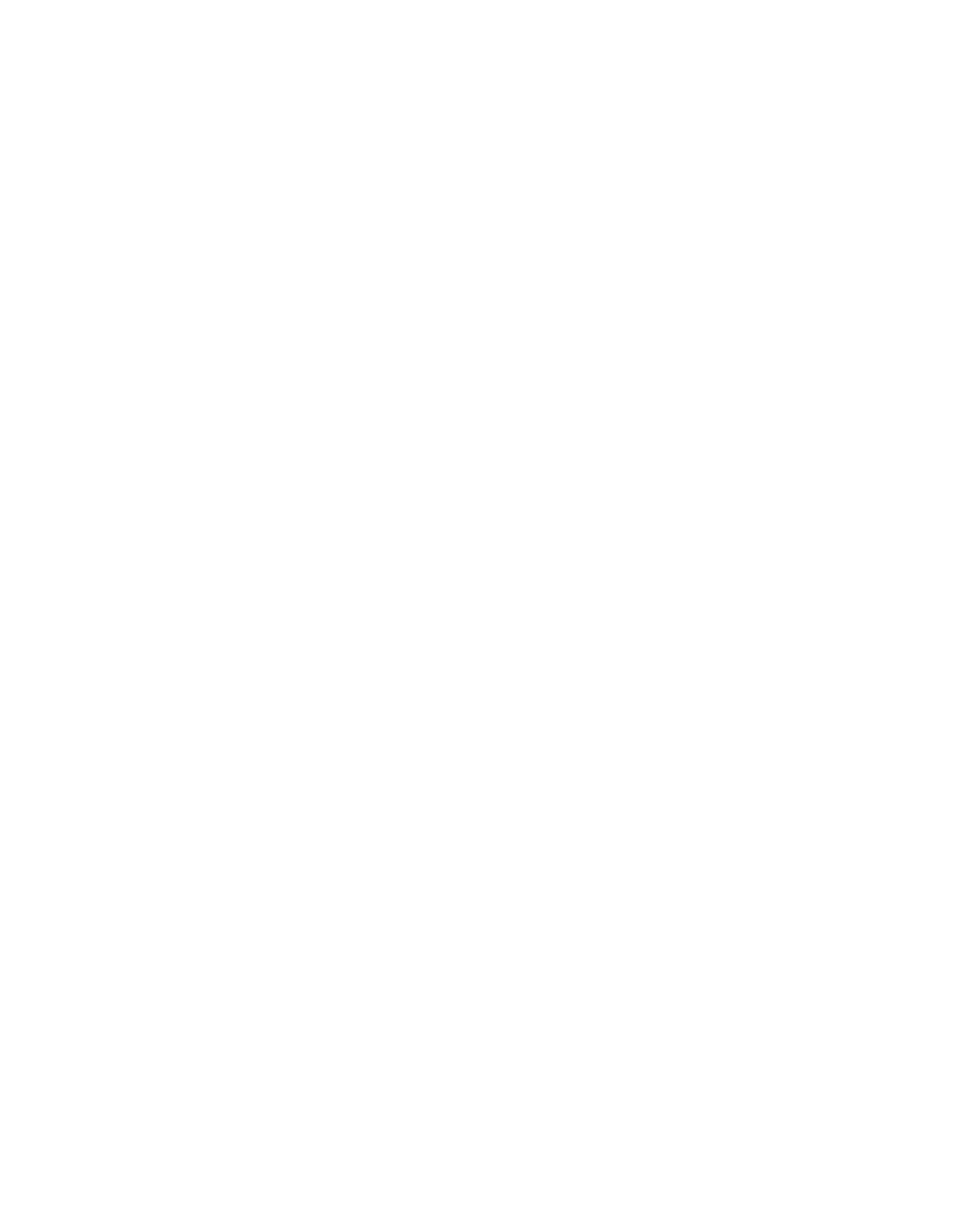| W: Lester - L: Bauer - Sv: Chapman - CLE leads series 3-2 - Top Contributor(s): Kris Bryant - 4Score of 12 - in CHC win |            |          |                |                         |                                |   |                                                   |    |                | CLE - 4Base-Scorecard: WSGm5 10-30-16 - CLE 2 @ CHC 3                                                                   |   |
|-------------------------------------------------------------------------------------------------------------------------|------------|----------|----------------|-------------------------|--------------------------------|---|---------------------------------------------------|----|----------------|-------------------------------------------------------------------------------------------------------------------------|---|
|                                                                                                                         |            |          |                |                         | WSGm5 10-30-16 - CLE 2 @ CHC 3 |   | CLE - 4BaseScore - Player 4Score by Batting Order |    |                | W: Lester - L: Bauer - Sv: Chapman - CLE leads series 3-2 - Top Contributor(s): Kris Bryant - 4Score of 12 - in CHC win |   |
|                                                                                                                         |            |          |                |                         |                                |   | <b>Bat Order</b>                                  |    |                |                                                                                                                         |   |
| Player                                                                                                                  | Team       | Position | 1              | $\overline{\mathbf{2}}$ | 3                              | 4 | 5                                                 | 6  | $\overline{7}$ | 8                                                                                                                       | 9 |
| Ramírez, Js.                                                                                                            | <b>CLE</b> | 3B       |                |                         |                                |   |                                                   | 10 |                |                                                                                                                         |   |
| Davis, R.                                                                                                               | <b>CLE</b> | CF       | $\overline{7}$ |                         |                                |   |                                                   |    |                |                                                                                                                         |   |
| Lindor                                                                                                                  | <b>CLE</b> | SS       |                |                         | $\overline{\bf{4}}$            |   |                                                   |    |                |                                                                                                                         |   |
| Santana, C.                                                                                                             | <b>CLE</b> | LF       |                |                         |                                |   | 3                                                 |    |                |                                                                                                                         |   |
|                                                                                                                         |            |          |                |                         |                                |   |                                                   |    |                |                                                                                                                         |   |

Napoli CLE 1B

Guyer | CLE | RF

Bauer | CLE | P

Crisp CLE PH

Gomes CLE C-Dsub

Kipnis CLE 2B

Pérez, R.  $CLE$  C

Sponsored By



GO - Meal and Fitness Tracker By Iolo https://itunes.apple.com/us/app/go-meal-and-fitness-track-er/id785910082?mt=8

## CLE - 4Score Box - Player Totals<br>W: Lester - L: Bauer - Sv: Chapman - WSGm5 10-30-16 - CLE 2 @ CHC 3<br>W: Lester - L: Bauer - Sv: Chapman - CLE leads series 3-2 - Top Contributor(s): Kris Bryant - 4Score of

| Player              |        | Team Position | Bat<br>Ord #     | Credit For Run | PA Bases                | <b>BR</b> Bases | <b>Bases Pushed</b> | Player 4Score  | Appearances    | Productivity<br>Rate |
|---------------------|--------|---------------|------------------|----------------|-------------------------|-----------------|---------------------|----------------|----------------|----------------------|
| Ramírez, Js. CLE 3B |        |               | 6                | 1              | 4                       | $\mathbf 0$     | 5                   | 10             | 4              | 2.500                |
| Davis, R.           | CLE CF |               | $\mathbf{1}$     | $\mathsf 0$    | $\overline{\mathbf{c}}$ | 5               | $\pmb{0}$           | $\overline{7}$ | 4              | 1.750                |
| Lindor              | CLE SS |               | 3                | 1              | $\mathbf{1}$            | $\mathbf 0$     | $\overline{2}$      | 4              | $\overline{4}$ | 1.000                |
| Santana, C.         | CLE LF |               | $\,$ 5 $\,$      | $\mathbf 0$    | $\overline{c}$          | $\mathbf{1}$    | $\pmb{0}$           | 3              | $\overline{4}$ | 0.750                |
| Napoli              | CLE 1B |               | 4                | $\pmb{0}$      | $\mathbf{1}$            | $\mathbf{1}$    | 0                   | $\overline{2}$ | 4              | 0.500                |
| Guyer               | CLE RF |               | $\boldsymbol{7}$ | $\mathbf 0$    | $\mathbf{1}$            | $\pmb{0}$       | $\pmb{0}$           | $\mathbf{1}$   | 3              | 0.333                |
| Bauer               | CLE P  |               | 9                | $\pmb{0}$      | $\pmb{0}$               | $\mathbf 0$     | 0                   | $\pmb{0}$      | $\mathbf{1}$   | 0.000                |
| Crisp               | CLE PH |               | 9                | $\mathbf 0$    | $\pmb{0}$               | $\pmb{0}$       | $\pmb{0}$           | $\pmb{0}$      | $\mathbf{1}$   | 0.000                |
| Gomes               |        | CLE C-Dsub    | 9                | $\pmb{0}$      | $\pmb{0}$               | $\mathbf 0$     | 0                   | $\pmb{0}$      | $\mathbf{1}$   | 0.000                |
| Kipnis              | CLE 2B |               | $\sqrt{2}$       | $\mathbf 0$    | $\pmb{0}$               | $\pmb{0}$       | $\pmb{0}$           | $\pmb{0}$      | 4              | 0.000                |
| Pérez, R.           | CLE C  |               | 8                | 0              | $\pmb{0}$               | $\pmb{0}$       | 0                   | $\pmb{0}$      | 3              | 0.000                |
| <b>Totals</b>       |        |               |                  | $\overline{c}$ | 11                      | $\overline{7}$  | $\overline{7}$      | 27             | 33             | 0.818                |



 $\overline{\mathbf{0}}$ 

 $\overline{\mathbf{0}}$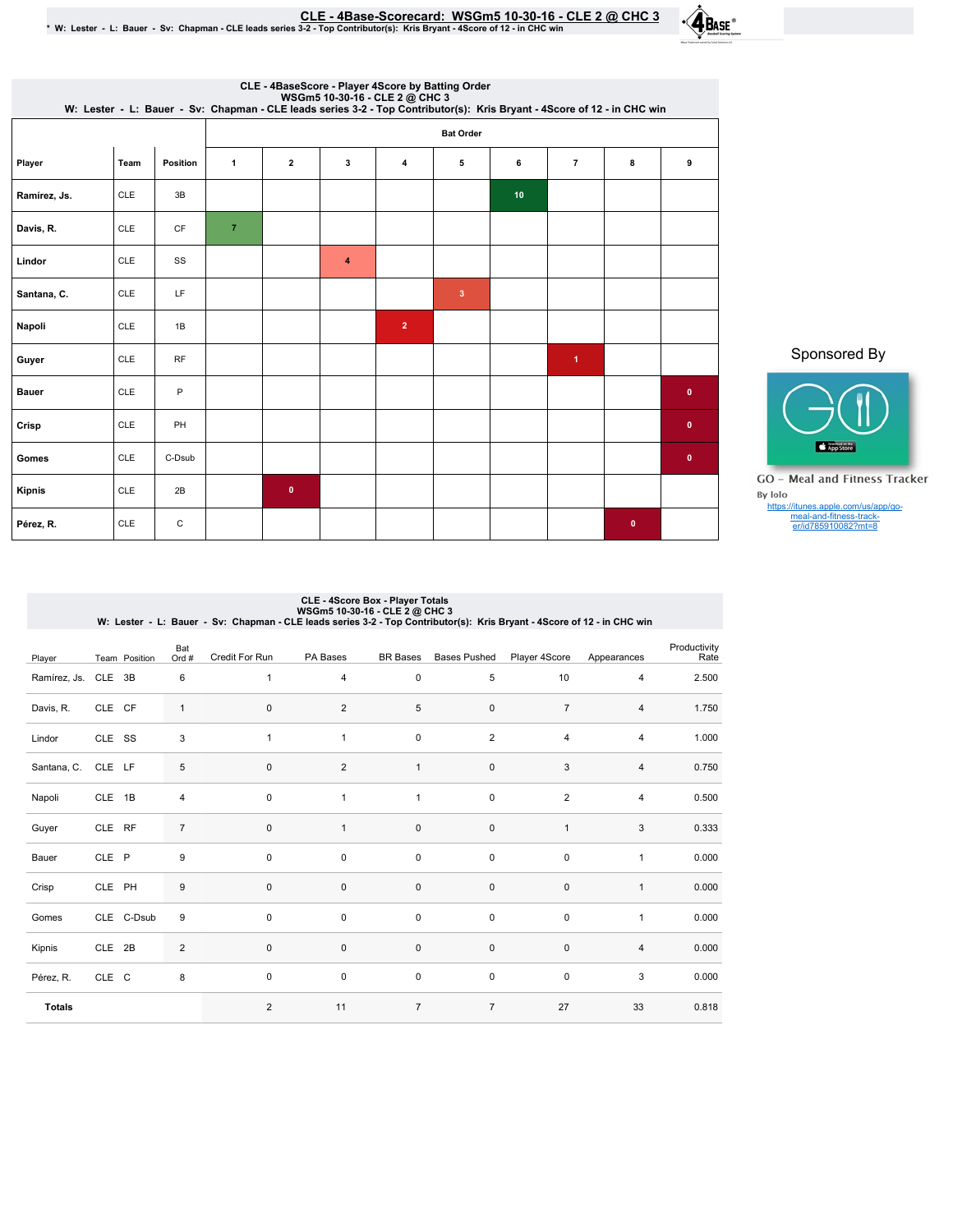|                                                     | $\%$ DVH6FRUHFDLG: 6*P                | # $8 + 8$<br>8/7 |
|-----------------------------------------------------|---------------------------------------|------------------|
| <b>HVMU</b><br>%DXHU 6Y & KDSPDQ & / ( OHDGV VHULHV | 7RS&ROMMEXWRUV.<br>.ULV%LUDOW 6FRUHRI | $IQR+8$ ZIO      |

|            | &/(%DVH6FRUH 300\HU 6FRUHE\%DWLQJ2UGHU<br>$:6*P$<br>$8/($ # $8+8$<br><b>Contract Contract</b><br>: /HWMNU / %DXHU 6Y & KDSPDQ & /(OHDGVVHULHV 7RS&RQMUEXWRUV ULV%UNDQW 6FRUHRI<br>$LQ & 8 + 8ZLQ$ |                              |  |           |  |  |  |  |  |  |  |  |  |  |
|------------|---------------------------------------------------------------------------------------------------------------------------------------------------------------------------------------------------|------------------------------|--|-----------|--|--|--|--|--|--|--|--|--|--|
|            |                                                                                                                                                                                                   |                              |  | %DW2 UGHU |  |  |  |  |  |  |  |  |  |  |
| 300 HU     | 7HDP                                                                                                                                                                                              | 3 RVIMRQ                     |  |           |  |  |  |  |  |  |  |  |  |  |
| 5DPtUH - V | $8/$ (                                                                                                                                                                                            | $\%$                         |  |           |  |  |  |  |  |  |  |  |  |  |
| ' DYLV 5   | $8/$ (                                                                                                                                                                                            | &)                           |  |           |  |  |  |  |  |  |  |  |  |  |
| / LQGRU    | $8/$ (                                                                                                                                                                                            | 66                           |  |           |  |  |  |  |  |  |  |  |  |  |
| 6DQMQD &   | $8/$ (                                                                                                                                                                                            | $\left( \frac{1}{2} \right)$ |  |           |  |  |  |  |  |  |  |  |  |  |
| 1 DSROL    | $8/$ (                                                                                                                                                                                            | $\%$                         |  |           |  |  |  |  |  |  |  |  |  |  |
| * X\HU     | $8/$ (                                                                                                                                                                                            | 5)                           |  |           |  |  |  |  |  |  |  |  |  |  |
| %DXHU      | $8/$ (                                                                                                                                                                                            | 3                            |  |           |  |  |  |  |  |  |  |  |  |  |
| &ULVS      | $8/$ (                                                                                                                                                                                            | $3+$                         |  |           |  |  |  |  |  |  |  |  |  |  |
| $*$ RP HV  | $8/$ (                                                                                                                                                                                            | & ' VXE                      |  |           |  |  |  |  |  |  |  |  |  |  |
| . LSQLV    | $8/$ (                                                                                                                                                                                            | $\%$                         |  |           |  |  |  |  |  |  |  |  |  |  |
| 3pUH 5     | $8/$ (                                                                                                                                                                                            | &                            |  |           |  |  |  |  |  |  |  |  |  |  |

6 SRQVRUHG%

<u>KWON WACH VDSSOHERP XVDSSJR</u><br>PHOCOGGILMOHWWOFN<br><u>HUIG "PW</u>

|                             |          |               |            |                 | $: 6*P$<br><u>and the state</u><br>: /H-WM-U / %DXHU 6Y & KDSPDQ & /(OBDGVVHULHV 7RS&RQMUEXWRUV .ULV%UJDQW 6FRUHRI | &/( 6FRUH%R[ 300\HU7RW20V<br>$8/($ # $8+8$ |                                 | $LQ&+&ZLQ$   |             |
|-----------------------------|----------|---------------|------------|-----------------|--------------------------------------------------------------------------------------------------------------------|--------------------------------------------|---------------------------------|--------------|-------------|
|                             |          |               | %DW        |                 |                                                                                                                    |                                            |                                 |              | 3 URGXFWYUW |
| 30MHU<br>5 DP tUH - V &/ (% |          | 7HDP 3RVMLIRQ | $2 \cup 5$ | & UHGLV) RU5 XQ | 3\$ %DMHV                                                                                                          |                                            | %5 %DVHV %DVHV3XWHG 300 HU6FRUH | \$SSHDUDGFHV | 5DM         |
| ' DYLV 5                    | 8/(8)    |               |            |                 |                                                                                                                    |                                            |                                 |              |             |
| / LQGRU                     | $8/$ (66 |               |            |                 |                                                                                                                    |                                            |                                 |              |             |
| 6DQMQD &                    | 8/()     |               |            |                 |                                                                                                                    |                                            |                                 |              |             |
| 1 DSRO                      | $8/($ %  |               |            |                 |                                                                                                                    |                                            |                                 |              |             |
| $*$ X HU                    | 8/(5)    |               |            |                 |                                                                                                                    |                                            |                                 |              |             |
| %DXHU                       | 8/(3)    |               |            |                 |                                                                                                                    |                                            |                                 |              |             |
| &ULAS                       | $8/(3+$  |               |            |                 |                                                                                                                    |                                            |                                 |              |             |
| $*$ RPHV                    |          | &/ ( & ' VXE  |            |                 |                                                                                                                    |                                            |                                 |              |             |
| . ISQV                      | $8/($ %  |               |            |                 |                                                                                                                    |                                            |                                 |              |             |
| 3p明 5                       | &/( &    |               |            |                 |                                                                                                                    |                                            |                                 |              |             |
| 7RWDOV                      |          |               |            |                 |                                                                                                                    |                                            |                                 |              |             |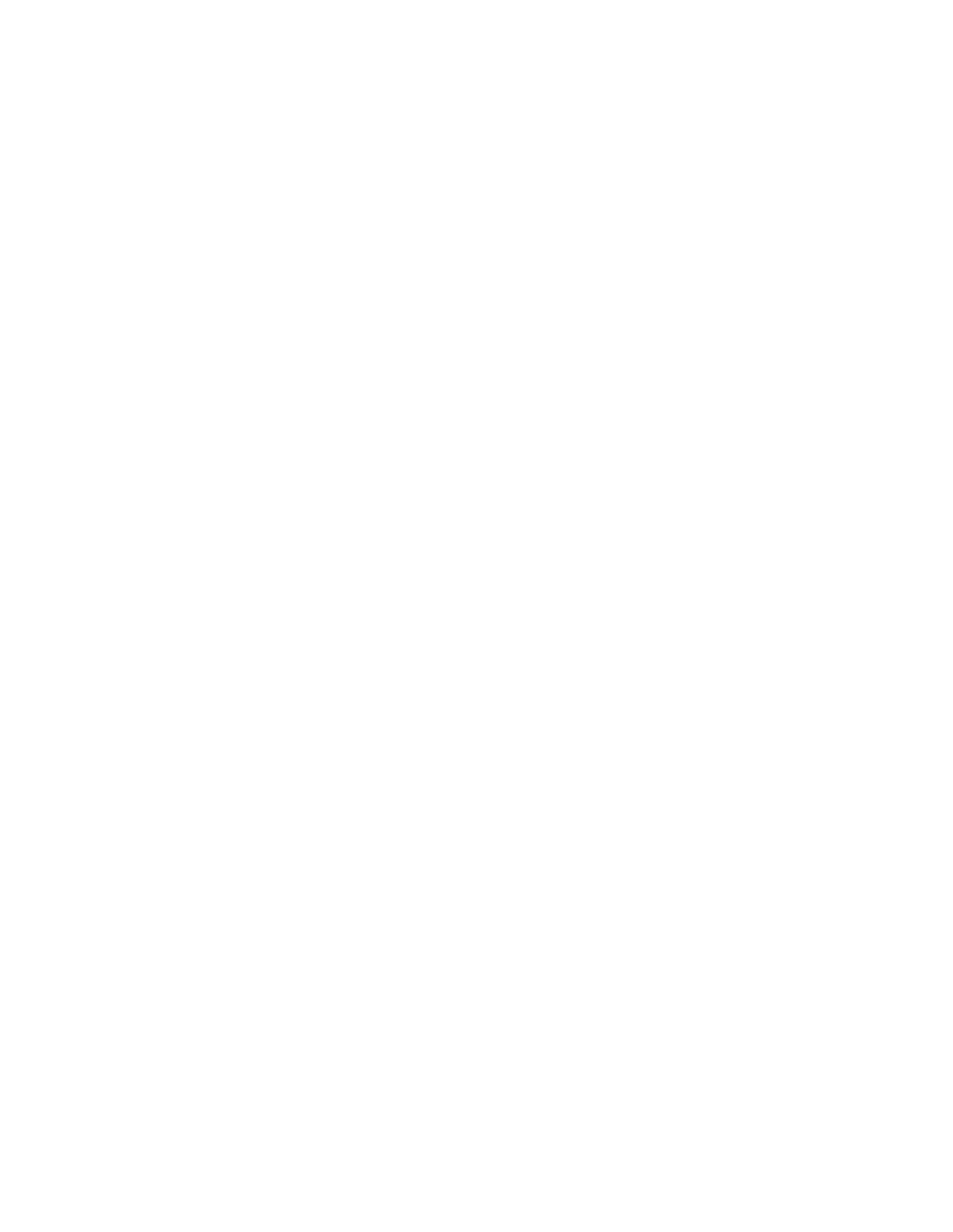| CLE - 4Base-Scorecard: WSGm5 10-30-16 - CLE 2 @ CHC 3                                                                     |  |
|---------------------------------------------------------------------------------------------------------------------------|--|
| * W: Lester - L: Bauer - Sv: Chapman - CLE leads series 3-2 - Top Contributor(s): Kris Bryant - 4Score of 12 - in CHC win |  |



| Detail by Bat Order/Player<br>Credit For<br>Bases |              |              |                    |                                   |             |                                       |                                       |                                        |                                       |                                       |  |  |  |
|---------------------------------------------------|--------------|--------------|--------------------|-----------------------------------|-------------|---------------------------------------|---------------------------------------|----------------------------------------|---------------------------------------|---------------------------------------|--|--|--|
| <b>Bat Order</b>                                  | Player       | Position     | Inning             | Play Text                         | LOBStatus   | Run                                   | PA Bases                              | <b>BR</b> Bases                        | Pushed                                | Player<br>4Score                      |  |  |  |
|                                                   |              |              | 01                 | $\mathsf K$                       |             | $\mathsf{O}\xspace$                   | $\mathsf{O}\xspace$                   | $\mathsf{O}\xspace$                    | $\mathsf{O}\xspace$                   | $\mathbf 0$                           |  |  |  |
|                                                   |              | CF           | 03                 | $\overline{\mathbf{4}}$           |             | $\mathsf{O}\xspace$                   | $\mathsf{O}$                          | $\mathbf 0$                            | $\mathsf 0$                           | $\mathsf{O}\xspace$                   |  |  |  |
| $\mathbf{1}$                                      | Davis, R.    |              | 06                 | 7.Single +2ndSB                   |             | $\mathsf{O}\xspace$                   | $\mathbf{1}$                          | 3                                      | $\mathsf 0$                           | $\sqrt{4}$                            |  |  |  |
|                                                   |              |              | 08                 | 3.Single +2ndSB +3rdSB            | Left on 3rd | $\mathsf{O}\xspace$                   | $\mathbf{1}$                          | $\sqrt{2}$                             | $\mathsf{O}\xspace$                   | $\ensuremath{\mathsf{3}}$             |  |  |  |
|                                                   |              |              |                    | Total                             |             | $\underline{0}$                       | $\underline{2}$                       | $\overline{5}$                         | $\underline{0}$                       | $\underline{7}$                       |  |  |  |
|                                                   |              |              | 01                 | $\mathsf K$                       |             | $\mathsf{O}\xspace$                   | $\mathsf{O}\xspace$                   | $\mathsf{O}\xspace$                    | $\mathsf 0$                           | $\mathsf{O}\xspace$                   |  |  |  |
|                                                   |              | 2B           | 04                 | 2-3 (bunt out)                    |             | $\mathbf 0$                           | $\mathsf{O}\xspace$                   | $\mathsf{O}\xspace$                    | $\mathsf 0$                           | $\mathsf{O}\xspace$                   |  |  |  |
| $\sqrt{2}$                                        | Kipnis       |              | 06                 | Κ                                 |             | $\mathbf 0$                           | $\mathsf{O}\xspace$                   | $\mathsf{O}\xspace$                    | $\mathsf 0$                           | $\mathsf{O}\xspace$                   |  |  |  |
|                                                   |              |              | ${\bf 08}$         | $\overline{7}$                    |             | $\mathsf{O}\xspace$                   | $\mathsf{O}\xspace$                   | $\mathsf{O}\xspace$                    | $\mathsf{O}\xspace$                   | $\mathsf{O}\xspace$                   |  |  |  |
|                                                   |              |              |                    | Total                             |             | $\underline{0}$                       | $\underline{0}$                       | $\underline{0}$                        | $\underline{0}$                       | $\underline{0}$                       |  |  |  |
|                                                   |              |              | 01                 | $\mathsf K$                       |             | $\mathbf 0$                           | $\mathbf 0$                           | $\mathbf 0$                            | $\mathsf 0$                           | $\mathsf{O}\xspace$                   |  |  |  |
|                                                   |              | SS           | 04                 | $\overline{7}$                    |             | $\mathsf{O}\xspace$                   | $\mathsf{O}\xspace$                   | $\mathsf{O}\xspace$                    | $\mathsf{O}\xspace$                   | $\mathsf{O}\xspace$                   |  |  |  |
| 3                                                 | Lindor       |              | 06                 | 8.Single +CS-2-4                  |             | 1                                     | $\mathbf{1}$                          | $\mathsf{O}\xspace$                    | $\sqrt{2}$                            | $\overline{4}$                        |  |  |  |
|                                                   |              |              | 08                 | $\mathsf K$                       |             | $\mathsf{O}\xspace$                   | $\mathsf{O}\xspace$                   | $\mathbf 0$                            | $\mathbf 0$                           | $\mathsf{O}\xspace$                   |  |  |  |
|                                                   |              |              |                    | Total                             |             | $\overline{1}$<br>$\mathsf{O}\xspace$ | $\overline{1}$<br>$\mathsf{O}\xspace$ | $\underline{0}$<br>$\mathsf{O}\xspace$ | $\overline{2}$<br>$\mathsf{O}\xspace$ | $\overline{4}$<br>$\mathsf{O}\xspace$ |  |  |  |
|                                                   |              |              | 02                 | $\overline{4}$                    |             | $\mathsf{O}\xspace$                   | $\mathsf{O}\xspace$                   | $\mathbf 0$                            | $\mathbf 0$                           | $\mathsf{O}\xspace$                   |  |  |  |
| 4                                                 | Napoli       | 1B           | 04<br>07           | $\overline{2}$<br>7.Single +2ndPB | Left on 2nd | $\mathsf{O}\xspace$                   | $\mathbf{1}$                          | $\mathbf{1}$                           | $\mathsf 0$                           | $\sqrt{2}$                            |  |  |  |
|                                                   |              |              | 09                 | $6 - 3$                           |             | $\mathsf{O}\xspace$                   | $\mathsf{O}\xspace$                   | $\mathsf{O}\xspace$                    | $\mathsf 0$                           | $\mathsf{O}\xspace$                   |  |  |  |
|                                                   |              |              |                    | Total                             |             | $\underline{0}$                       | $\overline{1}$                        | $\underline{\mathbf{1}}$               | $\underline{0}$                       | $\underline{2}$                       |  |  |  |
|                                                   |              |              | $02\,$             | $\mathsf 3$                       |             | $\mathsf{O}\xspace$                   | $\mathsf{O}\xspace$                   | $\mathsf{O}\xspace$                    | $\mathsf{O}\xspace$                   | $\mathsf{O}\xspace$                   |  |  |  |
|                                                   | Santana, C.  | LF           | 05                 | 8.Double                          | Left on 3rd | $\mathsf{O}\xspace$                   | $\overline{2}$                        | $\mathbf{1}$                           | $\mathsf 0$                           | $\ensuremath{\mathsf{3}}$             |  |  |  |
| 5                                                 |              |              | $07\,$             | $\boldsymbol{7}$                  |             | $\mathsf{O}\xspace$                   | $\mathsf{O}\xspace$                   | $\mathsf{O}\xspace$                    | $\mathsf 0$                           | $\mathsf{O}\xspace$                   |  |  |  |
|                                                   |              |              | 09                 | $\boldsymbol{9}$                  |             | $\mathsf{O}\xspace$                   | $\mathbf 0$                           | $\mathbf 0$                            | $\mathbf 0$                           | $\mathsf{O}\xspace$                   |  |  |  |
|                                                   |              |              |                    | Total                             |             | $\underline{0}$                       | $\underline{2}$                       | $\overline{1}$                         | $\underline{0}$                       | $\underline{3}$                       |  |  |  |
|                                                   |              |              | $02\,$             | .HomeRun LF                       |             | $\mathbf{1}$                          | $\overline{4}$                        | $\mathbf 0$                            | $\sqrt{4}$                            | $\boldsymbol{9}$                      |  |  |  |
|                                                   |              |              | 05                 | 6-3 ProdOut                       |             | $\mathsf{O}\xspace$                   | $\mathsf{O}\xspace$                   | $\mathsf{O}\xspace$                    | $\mathbf{1}$                          | $\mathbf{1}$                          |  |  |  |
| 6                                                 | Ramírez, Js. | 3B           | 07                 | K                                 |             | $\mathsf{O}\xspace$                   | $\overline{0}$                        | $\mathsf{O}\xspace$                    | $\mathsf{O}\xspace$                   | $\mathsf{O}\xspace$                   |  |  |  |
|                                                   |              |              | 09                 | K                                 |             | $\mathsf{O}\xspace$                   | $\mathbf 0$                           | $\mathbf 0$                            | $\mathsf{O}\xspace$                   | $\mathsf{O}\xspace$                   |  |  |  |
|                                                   |              |              | <b>Total</b>       |                                   |             | $\overline{1}$                        | $\overline{4}$                        | $\underline{0}$                        | $\overline{5}$                        | 10                                    |  |  |  |
|                                                   |              |              | 02                 | $5 - 3$                           |             | $\mathsf{O}\xspace$                   | $\mathsf{O}\xspace$                   | $\mathsf{O}\xspace$                    | $\mathsf{O}\xspace$                   | $\mathsf{O}\xspace$                   |  |  |  |
|                                                   |              | RF           | 05                 | K                                 |             | $\mathsf{O}\xspace$                   | $\mathsf{O}\xspace$                   | $\mathsf 0$                            | $\mathsf{O}\xspace$                   | $\mathsf{O}\xspace$                   |  |  |  |
| $\overline{7}$                                    | Guyer        |              | 07                 | HBP                               | Left on 1st | $\mathsf{O}\xspace$                   | $\mathbf{1}$                          | $\mathbf 0$                            | $\mathsf 0$                           | $\mathbf{1}$                          |  |  |  |
|                                                   |              |              |                    | Total                             |             | $\underline{0}$                       | $\underline{\mathbf{1}}$              | $\underline{0}$                        | $\underline{0}$                       | $\underline{1}$                       |  |  |  |
|                                                   |              |              | 03                 | $5\phantom{.0}$                   |             | $\mathsf{O}\xspace$                   | $\mathsf{O}$                          | $\mathbf 0$                            | $\mathsf 0$                           | $\mathsf{O}\xspace$                   |  |  |  |
| 8                                                 | Pérez, R.    | $\mathbf C$  | 05                 | $6 - 3$                           |             | $\mathsf{O}\xspace$                   | $\mathsf{O}\xspace$                   | $\mathsf{O}\xspace$                    | $\mathsf{O}\xspace$                   | $\mathsf{O}\xspace$                   |  |  |  |
|                                                   |              |              | $07\,$             | $4 - 3$                           |             | $\mathsf{O}\xspace$                   | $\mathsf{O}\xspace$                   | $\mathsf{O}\xspace$                    | $\mathsf{O}\xspace$                   | $\mathsf{O}\xspace$                   |  |  |  |
|                                                   |              |              |                    | Total                             |             | $\underline{0}$                       | $\underline{0}$                       | $\underline{0}$                        | $\underline{0}$                       | $\underline{0}$                       |  |  |  |
|                                                   | Bauer        | $\mathsf{P}$ | 03                 | $\boldsymbol{9}$                  |             | $\mathsf{O}\xspace$                   | $\mathsf{O}\xspace$                   | $\mathsf{O}\xspace$                    | $\mathsf{O}\xspace$                   | $\mathsf{O}\xspace$                   |  |  |  |
|                                                   |              |              |                    | Total                             |             | $\underline{0}$                       | $\underline{0}$                       | $\underline{0}$                        | $\underline{0}$                       | $\underline{0}$                       |  |  |  |
| 9                                                 | Crisp        | PH           | 06                 | $5 - 3$                           |             | $\mathsf{O}\xspace$                   | $\mathsf{O}\xspace$                   | $\mathsf{O}\xspace$                    | $\mathsf{O}\xspace$                   | $\mathsf{O}\xspace$                   |  |  |  |
|                                                   |              |              |                    | Total                             |             | $\underline{0}$                       | $\underline{0}$                       | $\underline{0}$                        | $\underline{0}$                       | $\underline{0}$                       |  |  |  |
|                                                   | Gomes        | C-Dsub       | 08                 | $\mathsf K$                       |             | $\mathsf{O}\xspace$                   | $\mathbf 0$                           | $\mathbf 0$                            | $\mathbf 0$                           | $\mathsf{O}\xspace$                   |  |  |  |
|                                                   |              |              |                    | Total                             |             | $\underline{0}$                       | $\underline{0}$                       | $\underline{0}$                        | $\underline{0}$                       | $\underline{0}$                       |  |  |  |
|                                                   |              |              | <b>Grand Total</b> |                                   |             | $\overline{2}$                        | 11                                    | $\underline{7}$                        | $\overline{1}$                        | 27                                    |  |  |  |